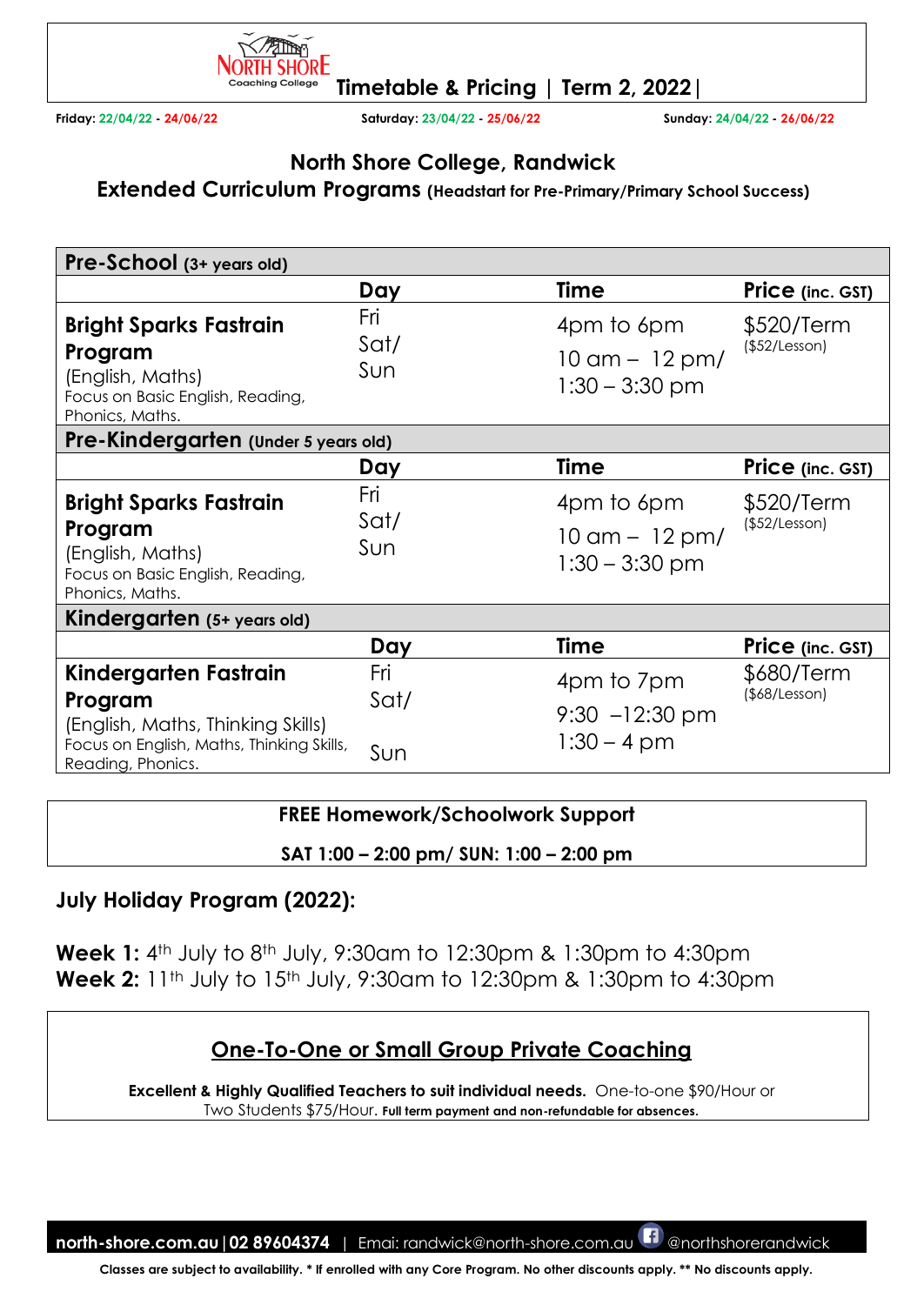

**Friday: 22/04/22 - 24/06/22 Saturday: 23/04/22 - 25/06/22 Sunday: 24/04/22 - 26/06/22** 

# **North Shore College, Randwick**

#### **Extended Curriculum Programs (Headstart for Primary School Success)**

| Year 1                                                                    |     |                   |                     |
|---------------------------------------------------------------------------|-----|-------------------|---------------------|
|                                                                           | Day | Time              | Price (inc. GST)    |
| Year 1 Fastrain Program                                                   | Fri | 4pm to 7pm        | \$680/Term          |
| (English, Maths, Thinking Skills)                                         | Sat | $9:30 - 12:30$ PM | $($ \$68/Lesson $)$ |
| Reading Comprehension, Grammar,<br>Vocabulary including Creative Writing. |     | $1:00 - 4:00$ PM  |                     |
|                                                                           | Sun | $9:30 - 12:30$ PM |                     |
|                                                                           |     | $1:00 - 4:00$ PM  |                     |

#### **BOOSTER PROGRAMS (For Skills Extension & Personal Development)**

| <b>Booster Programs</b>                             | Day | <b>Time</b>       | <b>Price</b> (inc. GST)       |
|-----------------------------------------------------|-----|-------------------|-------------------------------|
| <b>Year 1 Creative Writers</b>                      | Sat | $12:30 - 1:30$ PM | $$280/Term**$                 |
| Workshop<br>Develop & Extend Basic Creative Writing | Sun | $1:00 - 2:00$ PM  | (\$28/Lesson)<br>$$250/Term*$ |
| Skills.                                             |     |                   | (\$25/Lesson)                 |

#### **Core Programs (Headstart for NAPLAN Tests & ICAS Competition Success)**

| Year 2                                                           |     |                   |                         |
|------------------------------------------------------------------|-----|-------------------|-------------------------|
|                                                                  | Day | <b>Time</b>       | <b>Price</b> (inc. GST) |
| <b>Year 2 Fastrain Extended</b>                                  | Fri | 4pm to 7pm        | \$680/Term              |
| Program                                                          | Sat | $9:30 - 12:30$ PM | (\$8/Lesson)            |
| (English, Maths, General Ability)                                |     | $1:00 - 4:00$ PM  |                         |
| Reading Comprehension, Grammar,<br>Vocabulary including Writing. | Sun | $9:30 - 12:30$ PM |                         |
|                                                                  |     | $1:00 - 4:00$ PM  |                         |

## **July Holiday Program (2022):**

**Week 1:** 4th July to 8th July, 9:30am to 12:30pm & 1:30pm to 4:30pm **Week 2:** 11<sup>th</sup> July to 15<sup>th</sup> July, 9:30am to 12:30pm & 1:30pm to 4:30pm

### **FREE Homework/Schoolwork Support**

**SAT 1:00PM – 2:00PM SUN: 1:00PM – 2:00PM** 

# **One-To-One or Small Group Private Coaching**

**Excellent & Highly Qualified Teachers to suit individual needs.** One-to-one \$90/Hour or Two Students \$75/Hour. **Full term payment and non-refundable for absences.**

**north-shore.com.au|02 89604374** | Emai: randwick@north-shore.com.au @northshorerandwick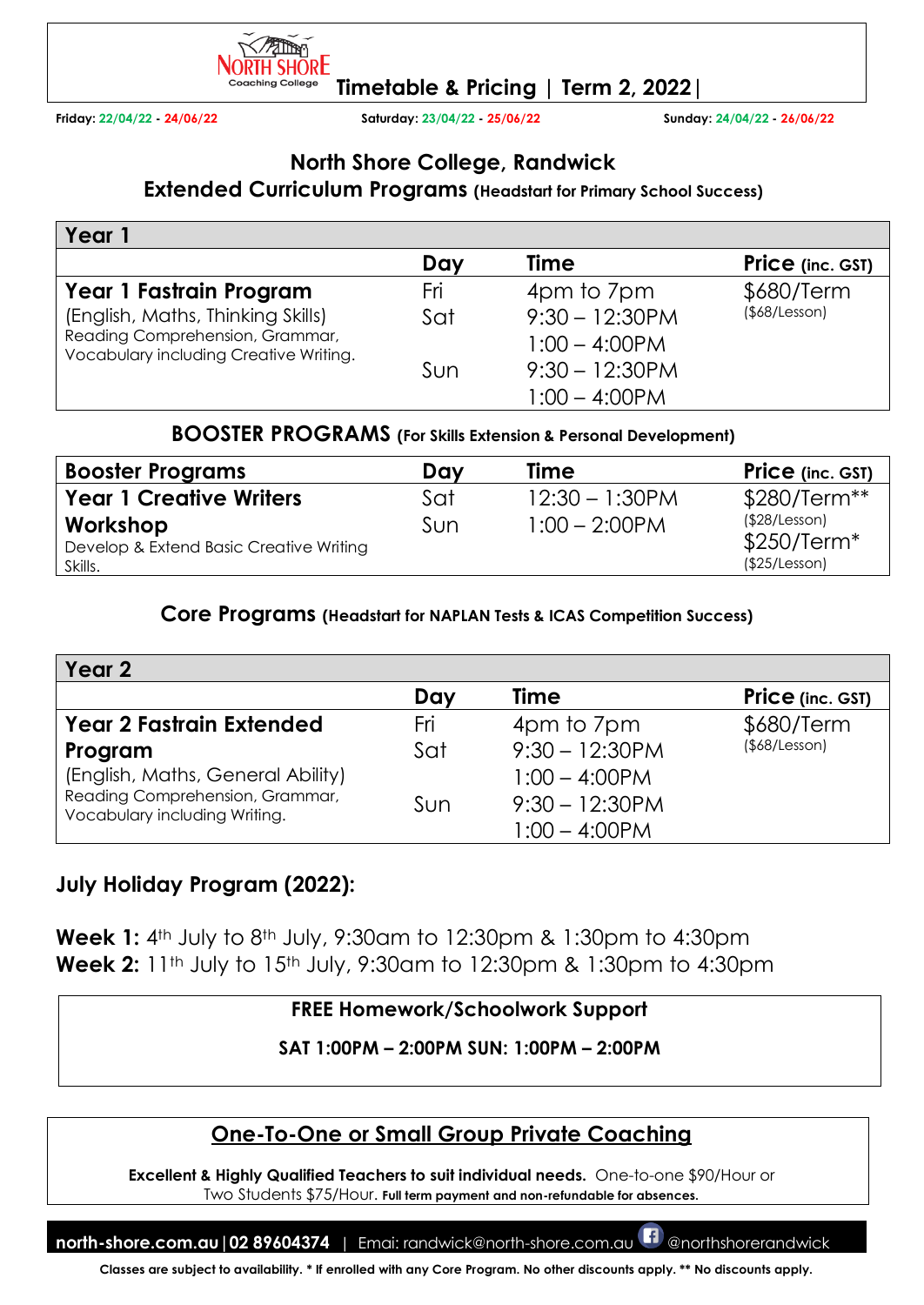

**Friday: 22/04/22 - 24/06/22 Saturday: 23/04/22 - 25/06/22 Sunday: 24/04/22 - 26/06/22** 

### **North Shore College, Randwick**

**Extended Curriculum Programs (Headstart for OC Tests & ICAS Competition Success)** 

| Year <sub>3</sub>                                       |     |                                   |                        |
|---------------------------------------------------------|-----|-----------------------------------|------------------------|
|                                                         | Day | Time                              | <b>Price (inc.GST)</b> |
| <b>Year 3 Fastrain Extended Program</b>                 | Fri | $4 \text{pm}$ to $7:30 \text{pm}$ | \$780/Term             |
| Writing Skills, Reading Skills, Mathematical            | Sat | $9:00 - 12:30PM$                  | (\$78/Lesson)          |
| Reasoning Skills, and Thinking Skills (General Ability) |     | $1:00 - 4:00$ PM                  |                        |
| Comprehension, Grammar, Vocabulary, Exam                | Sun | $9:00 - 12:30PM$                  |                        |
| Techniques & Lateral Thinking.                          |     | $1:00 - 4:00$ PM                  |                        |
| <b>Writing Homework Tutorial</b>                        | Sat | $12:30 - 1:00$ PM                 | \$40/Term **           |
| Optional Writing Support.                               | Sun | $12:30 - 1:00$ PM                 |                        |

| <b>Selective Written Assessment Test</b>                                                                         |     |                                   |  |  |
|------------------------------------------------------------------------------------------------------------------|-----|-----------------------------------|--|--|
| (SWAT)                                                                                                           | Sat |                                   |  |  |
| Aimed at helping Primary school students in Year 3 2 July 2022<br>prepare for the OC Exam.                       |     | <b>S80</b> Register & Pay Online: |  |  |
| Up to 30 North Shore Scholarships on offer to study 9:45 - 12:00PM<br>in the prestigious Young Achiever Program. |     | www.swatexam.com.au               |  |  |

#### **BOOSTER PROGRAMS (For Skills Extension & Personal Development)**

| Year 3                                                                                                                                                                                               |             |                                      |                                                                   |
|------------------------------------------------------------------------------------------------------------------------------------------------------------------------------------------------------|-------------|--------------------------------------|-------------------------------------------------------------------|
| <b>Booster Programs</b>                                                                                                                                                                              | Dav         | <b>Time</b>                          | <b>Price</b> (inc. GST)                                           |
| <b>Future Writers - Advanced Writing Skills</b><br>(Middle Primary)<br>Under the guidance of teachers who will<br>motivate students and develop their skills to<br>become successful future writers. | Sat<br>Sun. | $2:00 - 3:30$ PM<br>$2:00 - 3:30$ PM | \$430/Term<br>(\$43/Lesson)<br>\$380/Term*<br>$($ \$38/Lesson $)$ |

# **July Holiday Program (2022):**

**Week 1:** 4th July to 8th July, 9:30am to 12:30pm & 1:30pm to 4:30pm **Week 2:** 11<sup>th</sup> July to 15<sup>th</sup> July, 9:30am to 12:30pm & 1:30pm to 4:30pm

#### **FREE Homework/Schoolwork Support**

**SAT 1:00 – 2:00PM SUN: 1:00 – 2:00PM** 

## **One-To-One or Small Group Private Coaching**

**Excellent & Highly Qualified Teachers to suit individual needs.** One-to-one \$90/Hour or Two Students \$75/Hour. **Full term payment and non-refundable for absences.** 

**north-shore.com.au|02 89604374** | Emai: randwick@north-shore.com.au @northshorerandwick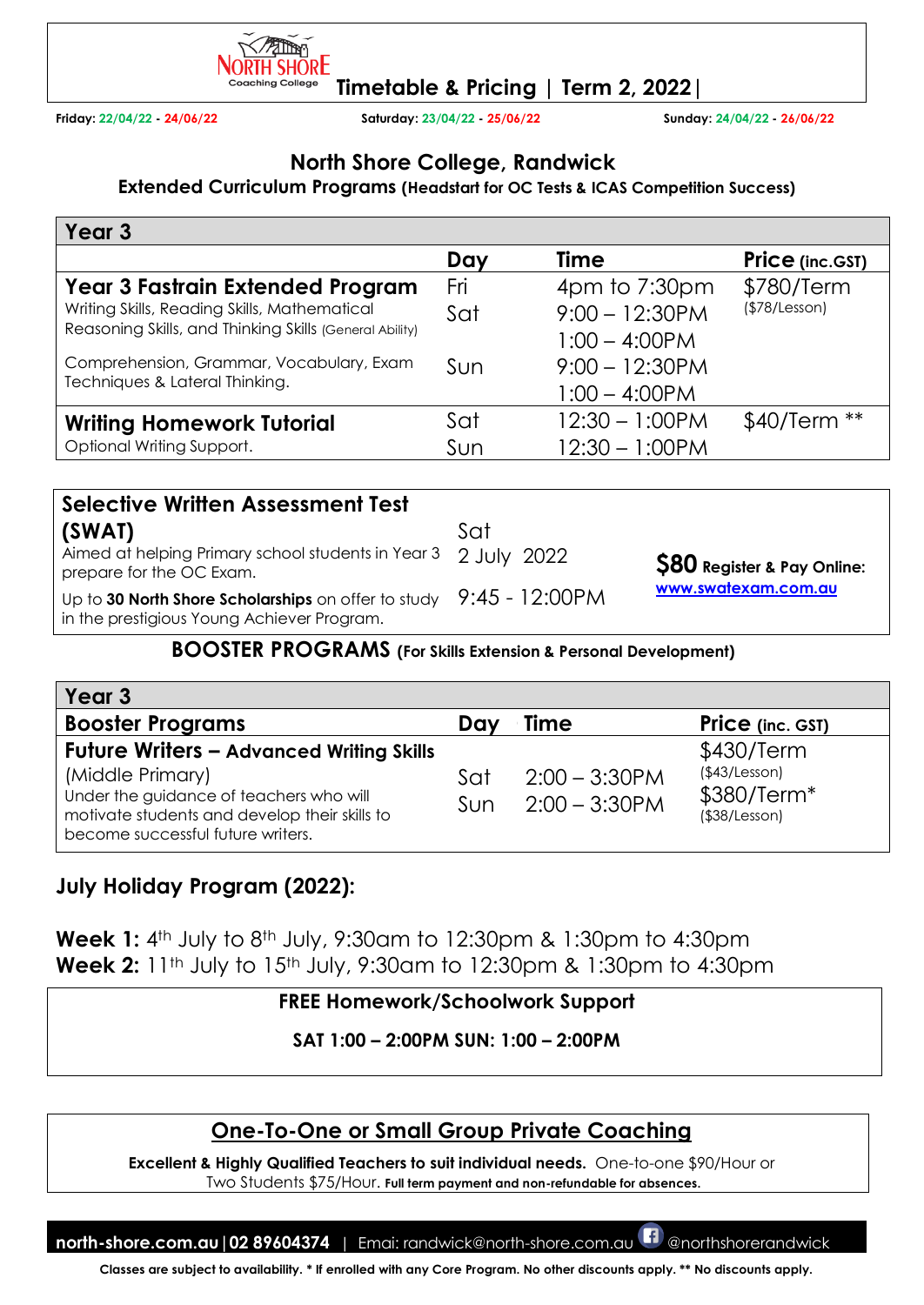

**Friday: 22/04/22 - 24/06/22 Saturday: 23/04/22 - 25/06/22 Sunday: 24/04/22 - 26/06/22** 

## **North Shore College, Randwick**

#### **Extended Curriculum Programs (For OC, Math Olympiad & ICAS Competition Success preparation)**

| Year 4                                                                                                  |                    |                   |                                                               |
|---------------------------------------------------------------------------------------------------------|--------------------|-------------------|---------------------------------------------------------------|
|                                                                                                         | Day                | Time              | Price (inc. GST)                                              |
| Year 4 Fastrain Extended Program                                                                        | Fri                | $4:00 - 7:30$ PM  | \$780/Term                                                    |
| Writing Skills, Reading Skills, Mathematical                                                            | Sat                | $9:00 - 12:30$ PM | (\$78/Lesson)                                                 |
| Reasoning Skills, and Thinking Skills (General Ability)                                                 |                    | $1:00 - 4:00$ PM  |                                                               |
| Comprehension, Grammar, Vocabulary, Exam                                                                | Sun                | $9:00 - 12:30$ PM |                                                               |
| Techniques & Lateral Thinking.                                                                          |                    | $1:00 - 4:00$ PM  |                                                               |
| <b>Year 4 Young Achiever Program</b>                                                                    | Sat                | $9:00 - 12:30$ PM | \$780/Term                                                    |
| (Selection by Entrance Exam)                                                                            |                    | $2:00 - 5:30$ PM  | (\$78/Lesson)                                                 |
| Writing Skills, Reading Skills, Mathematical<br>Reasoning Skills, and Thinking Skills (General Ability) | Sun                | $9:00 - 12:30$ PM |                                                               |
| Comprehension, Grammar, Vocabulary, Exam<br>Techniques & Lateral Thinking.                              |                    |                   |                                                               |
| Selective Written Assessment Test<br>(SWAT)<br>Aimed at helping Primary school students in Year 4       | Sat<br>2 July 2022 |                   | <b>\$80 Register &amp; Pay Online:</b><br>www.swatexam.com.au |
| prepare for the OC Exam.                                                                                | $9:45 - 12:00PM$   |                   |                                                               |
| Up to 30 North Shore Scholarships on offer to study<br>in the prestigious High Achiever Program.        |                    |                   |                                                               |
| <b>Booster Programs</b>                                                                                 | Day                | <b>Time</b>       | <b>Price</b> (inc. GST)                                       |
| <b>Year 4 Extra OC Trial Test</b>                                                                       | Fri                | $4:00 - 6:00$ PM  | \$460/Term                                                    |
|                                                                                                         | Sat                | $1:30 - 3:30$ PM  | (46/Lesson)                                                   |
|                                                                                                         | Sun                | $1:30 - 3:30$ PM  | $$410/Term*$<br>(\$41/Lesson)                                 |

### **July Holiday Program (2022):**

**Week 1:** 4th July to 8th July, 9:30am to 12:30pm & 1:30pm to 4:30pm **Week 2:** 11<sup>th</sup> July to 15<sup>th</sup> July, 9:30am to 12:30pm & 1:30pm to 4:30pm

#### **FREE Homework/Schoolwork Support**

**SAT 1:00 – 2:00PM SUN: 1:00 – 2:00PM**

# **One-To-One or Small Group Private Coaching**

**Excellent & Highly Qualified Teachers to suit individual needs.** One-to-one \$90/Hour or Two Students \$75/Hour. **Full term payment and non-refundable for absences.** 

**north-shore.com.au|02 89604374** | Emai: randwick@north-shore.com.au @northshorerandwick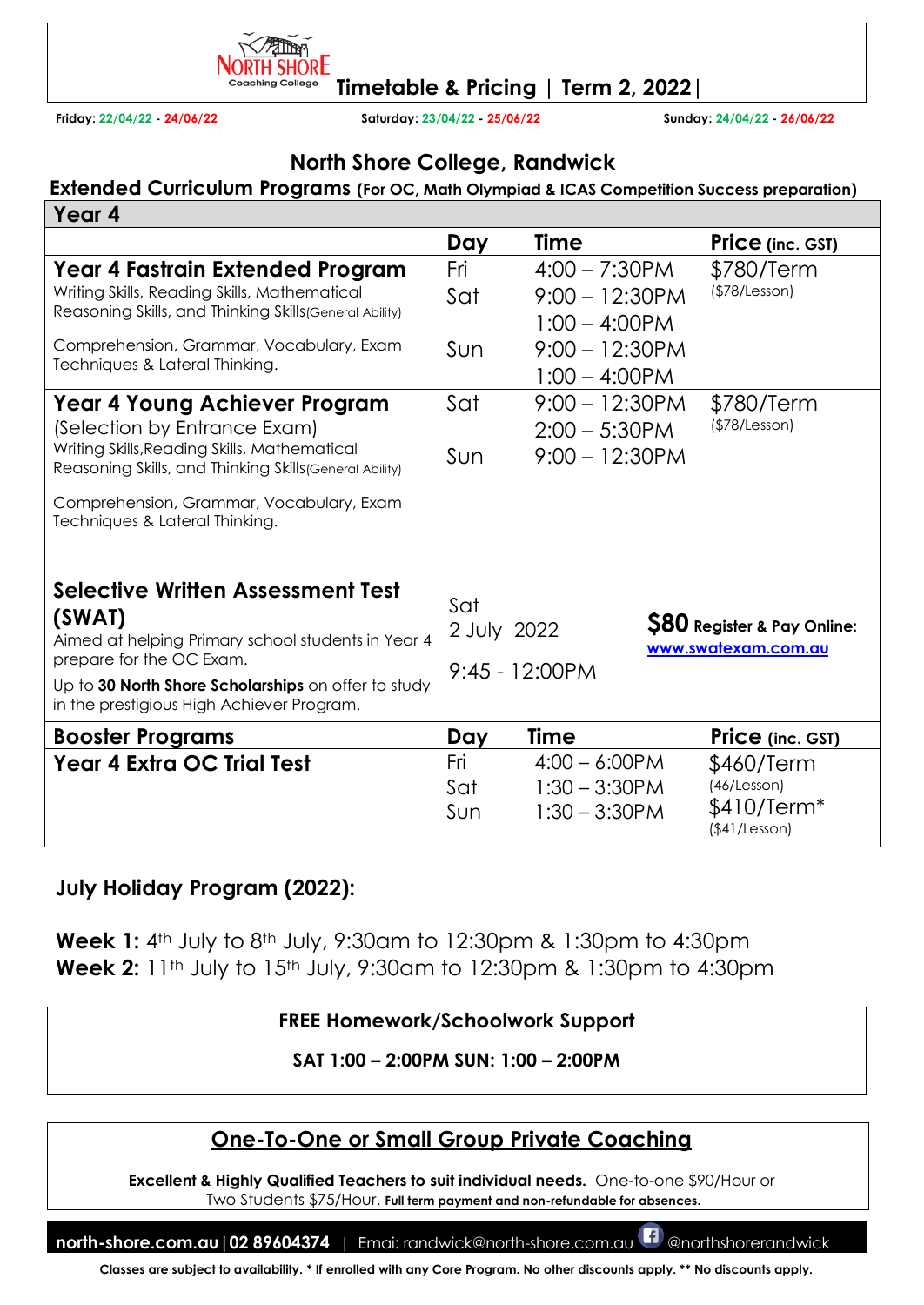

hing College **Timetable & Pricing | Term 2, 2022|** 

**Friday: 22/04/22 - 24/06/22 Saturday: 23/04/22 - 25/06/22 Sunday: 24/04/22 - 26/06/22** 

## **North Shore College, Randwick**

**Extended Curriculum Programs (Headstart for Selective School placement, Scholarship Exams & ICAS Competition Success preparation)** 

| Year 5                                                                                                                                                                                                     |     |                   |                                                               |
|------------------------------------------------------------------------------------------------------------------------------------------------------------------------------------------------------------|-----|-------------------|---------------------------------------------------------------|
|                                                                                                                                                                                                            | Day | <b>Time</b>       | Price (inc. GST)                                              |
| Year 5 Fastrain Extended Program                                                                                                                                                                           | Fri | $4:00 - 7:30$ PM  | \$780/Term                                                    |
| Writing Skills, Reading Skills, Mathematical<br>Reasoning Skills, and Thinking Skills (General Ability)<br>Comprehension, Grammar, Vocabulary, Exam                                                        | Sat | $9:00 - 12:30$ PM | (\$78/Lesson)                                                 |
| Techniques & Lateral Thinking. (NAPLAN preparation                                                                                                                                                         | Sun | $9:00 - 12:30$ PM |                                                               |
| Year 5 High Achiever Program<br>(Selection by Entrance Exam)                                                                                                                                               | Sat | $9:00 - 12:30$ PM | \$830/Term<br>(\$83/Lesson)                                   |
| Writing Skills, Reading Skills, Mathematical<br>Reasoning Skills, and Thinking Skills (General Ability)<br>Comprehension, Grammar, Vocabulary, Exam<br>Techniques & Lateral Thinking. (NAPLAN preparation  | Sun | $9:00 - 12:30$ PM |                                                               |
| <b>BOOSTER PROGRAMS</b>                                                                                                                                                                                    | Day | <b>Time</b>       | Price (inc. GST)                                              |
| <b>Selective Written Assessment Test</b>                                                                                                                                                                   |     |                   |                                                               |
| (SWAT)<br>Aimed at helping Primary school students in Year 5<br>prepare for the Selective High School and<br>Scholarship Exams.                                                                            | Sat | 2 July 2022       | <b>\$80 Register &amp; Pay Online:</b><br>www.swatexam.com.au |
| Up to 20 North Shore Scholarships on offer to study<br>in our exclusive Exam Preparation Program.                                                                                                          |     | $1:00 - 4:30PM$   |                                                               |
|                                                                                                                                                                                                            | Sat | $100 - 4:00$ PM   | \$790/Term                                                    |
| <b>Year 5 Exam Preparation Program</b>                                                                                                                                                                     |     |                   | (\$79/Lesson)                                                 |
| 2 full length test papers (either Mathematical<br>Reasoning Skills or Thinking Skills (GA) or (Reading<br>Skills or Writing Skills Test), followed by thorough<br>explanation of most difficult questions. | Sun | $1:00 - 4:00$ PM  | \$690/Term*<br>$($ \$69/Lesson $)$                            |
| (Must bring your own device)                                                                                                                                                                               |     |                   |                                                               |

## **July Holiday Program (2022):**

**Week 1:** 4th July to 8th July, 9:30am to 12:30pm & 1:30pm to 4:30pm **Week 2:** 11<sup>th</sup> July to 15<sup>th</sup> July, 9:30am to 12:30pm & 1:30pm to 4:30pm

#### **FREE Homework/Schoolwork Support: SAT 1:00 – 2:00PM SUN: 9:00 – 11:00AM**

### **One-To-One or Small Group Private Coaching**

**Excellent & Highly Qualified Teachers to suit individual needs.** One-to-one \$90/Hour or Two Students \$75/Hour. **Full term payment and non-refundable for absences.** 

**north-shore.com.au | 02 89604374** | Emai: randwick@north-shore.com.au **BD** @northshorerandwick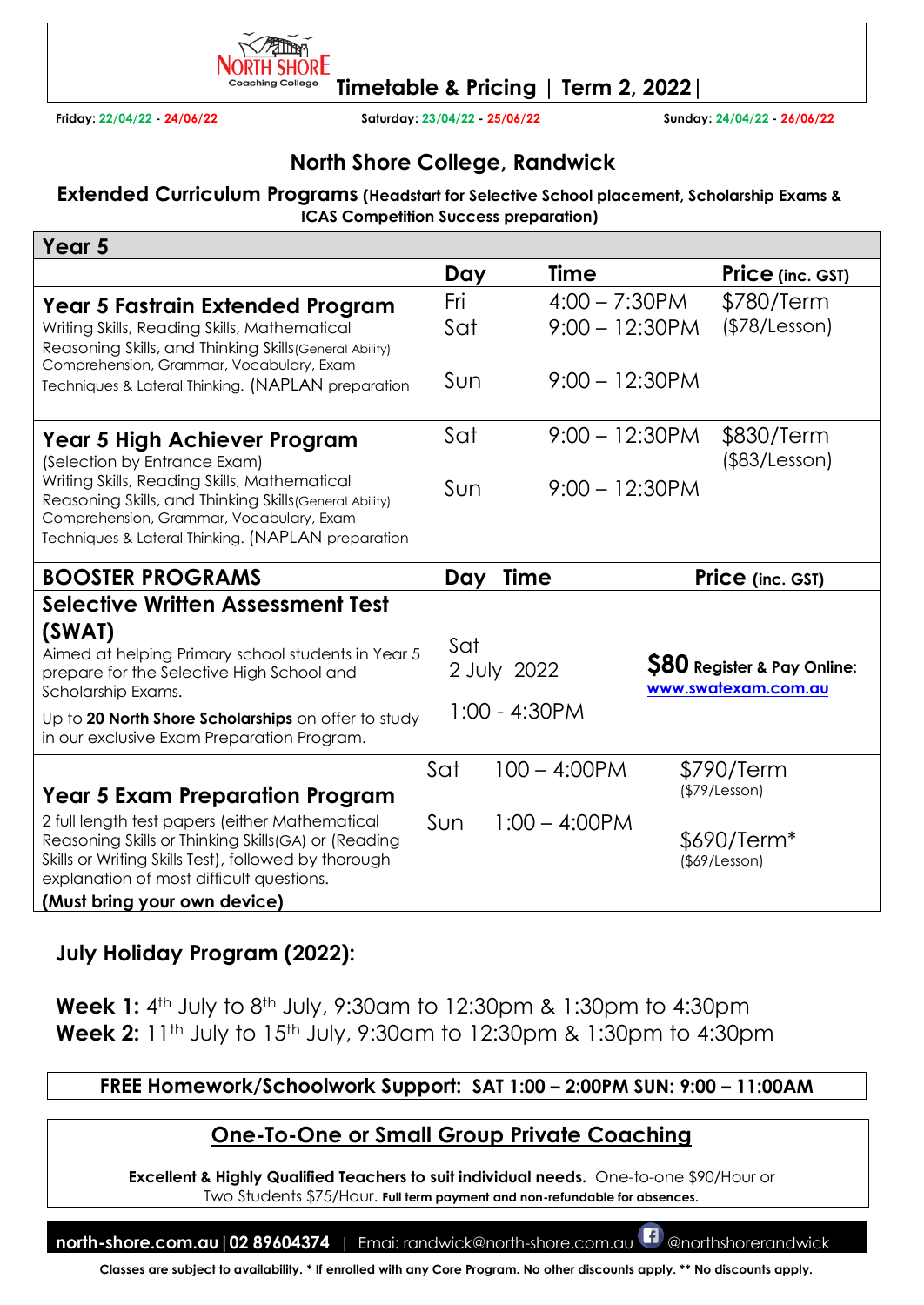

**Friday: 22/04/22 - 24/06/22 Saturday: 23/04/22 - 25/06/22 Sunday: 24/04/22 - 26/06/22** 

## **North Shore College, Randwick**

**Extended Curriculum Programs (Selective School placement, Scholarship Exams & ICAS Competition Success Preparation)** 

| Year 6                                                                        |     |                                      |                         |
|-------------------------------------------------------------------------------|-----|--------------------------------------|-------------------------|
|                                                                               | Day | <b>Time</b>                          | <b>Price</b> (inc. GST) |
| Year 6 Headstart High School Program                                          | Fri | 4pm to 7:30                          | \$780/Term              |
| Writing Skills, Reading Skills, Mathematical Reasoning<br>Skills, and Science | Sat | $9:00 - 12:30PM$<br>$1:00 - 4:00$ PM | (\$78/Lesson)           |
| Comprehension, Grammar, Vocabulary, Exam Techniques &<br>Lateral Thinking.    | Sun | $9:00 - 12:30$ PM                    |                         |

#### **BOOSTER PROGRAMS (For Skills Extension & Personal Development)**

|                                                                                                                                                                                                                | Day                   | <b>Time</b>                                              | Price (inc. GST)                                                                |
|----------------------------------------------------------------------------------------------------------------------------------------------------------------------------------------------------------------|-----------------------|----------------------------------------------------------|---------------------------------------------------------------------------------|
| <b>Future Writers - Advanced Writing</b><br><b>Skills</b><br>(Senior Primary)<br>Under the guidance of teachers who will motivate<br>students and develop their skills to become<br>successful future writers. | Thu/Fri<br>Sat<br>Sun | $4:30 - 6:00$ PM<br>$2:00 - 3:30$ PM                     | \$430/Term<br>(\$43/Lesson)<br>\$380/Term*<br>$($ \$38/Lesson $)$               |
| <b>Future Mathematicians</b><br>Students are taught special techniques in<br>solving complex Maths problems.                                                                                                   | Thu/Fri<br>Sat<br>Sun | $4:30 - 6:00$ PM<br>$2:00 - 3:00$ PM<br>$1:30 - 2:30$ PM | \$430/Term**<br>(\$43/Lesson)<br>\$330/Term <sup>*</sup><br>$($ \$33/Lesson $)$ |

**July Holiday Program (2022):** 

**Week 1:** 4th July to 8th July, 9:30am to 12:30pm & 1:30pm to 4:30pm **Week 2:** 11<sup>th</sup> July to 15<sup>th</sup> July, 9:30am to 12:30pm & 1:30pm to 4:30pm

### **One-To-One or Small Group Private Coaching**

**Excellent & Highly Qualified Teachers to suit individual needs.** One-to-one \$90/Hour or Two Students \$75/Hour. **Full term payment and non-refundable for absences.** 

**north-shore.com.au|02 89604374** | Emai: randwick@north-shore.com.au @northshorerandwick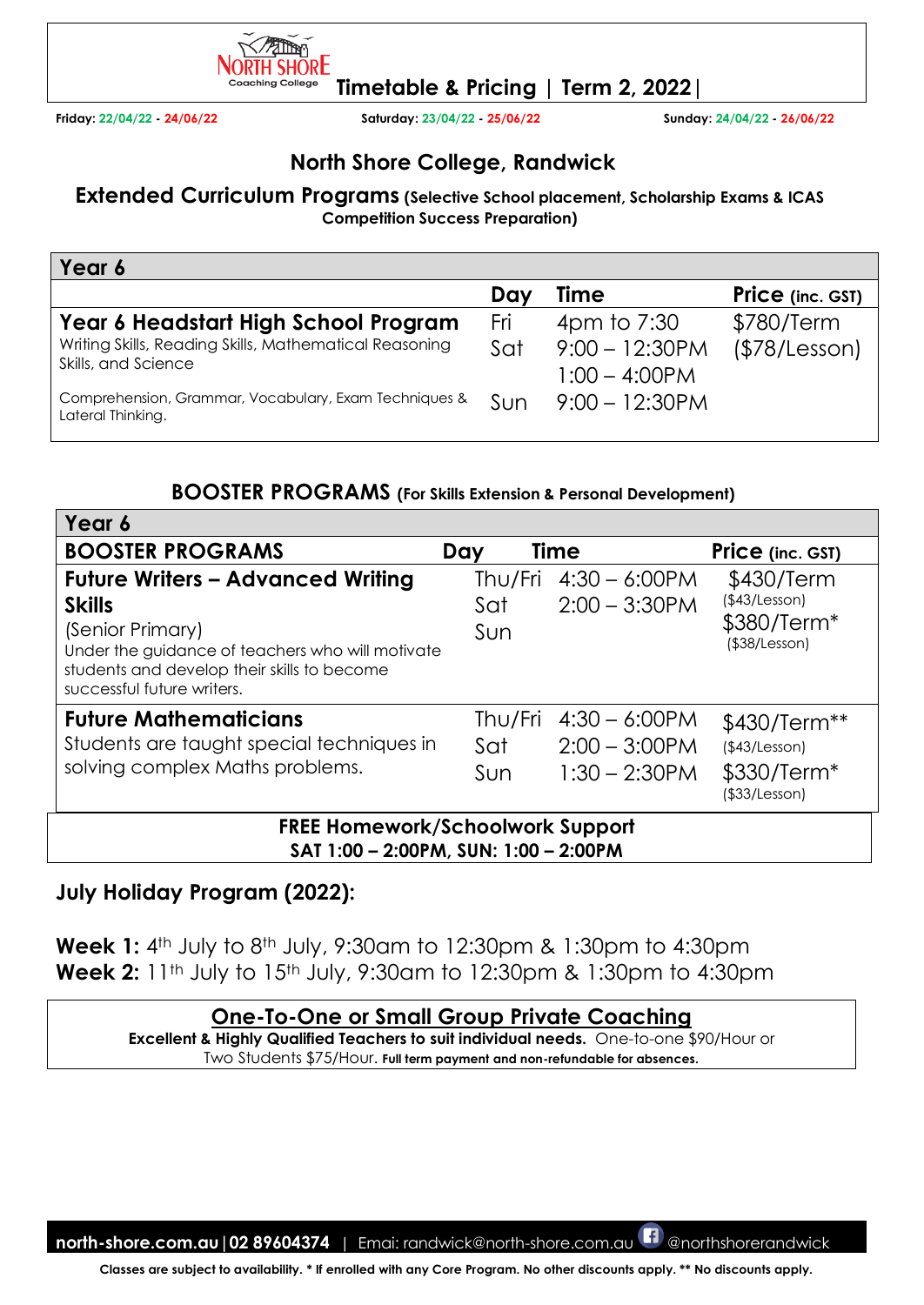

**Friday: 22/04/22 - 24/06/22 Saturday: 23/04/22 - 25/06/22 Sunday: 24/04/22 - 26/06/22** 

## **North Shore College, Randwick**

#### **Extended Curriculum Programs (High School Success & ICAS Competition Succes)**

| Year <sub>7</sub>                                                                                     |                   |                                                           |                                   |
|-------------------------------------------------------------------------------------------------------|-------------------|-----------------------------------------------------------|-----------------------------------|
|                                                                                                       | Day               | <b>Time</b>                                               | Price (inc. GST)                  |
| <b>Year 7 Fastcoach</b><br>Program<br>(English, Maths, Science)<br>Including Essay and Genre Writing. | Fri<br>Sat<br>Sun | 4:00-7:30PM<br>$9:00 - 12:30$ PM /<br>$9:00 - 12:30$ PM / | \$780/Term<br>(\$78/Lesson)       |
| <b>Year 7 English &amp; Maths</b><br>Including Essay and Genre Writing.                               | Sun               | $9:30 - 12:30$ PM /                                       | \$730/Term<br>(\$73/Lesson)       |
| <b>Year 7 Maths &amp; Science</b>                                                                     | Sun               | $9:00 - 11:00AM/$                                         | \$550/Term<br>$($ \$55/Lesson $)$ |
| Year 7 English<br>Including Essay and Genre Writing.                                                  | Sun               | $11:00 - 12:30$ PM /                                      | \$430/Term<br>(\$43/Lesson)       |
| <b>Year 7 Maths</b>                                                                                   | Sun               | $9:30 - 11:00$ PM /                                       | \$430/Term<br>(\$43/Lesson)       |

#### **BOOSTER PROGRAMS (For Skills Extension & Personal Development)**

| <b>Booster Programs</b>                                                                                                                                                                        | Day | <b>Time</b>      | <b>Price</b> (inc. GST)                                     |
|------------------------------------------------------------------------------------------------------------------------------------------------------------------------------------------------|-----|------------------|-------------------------------------------------------------|
| <b>Future Writers - Advanced Writing Skills</b><br>(Junior High)<br>Under the guidance of teachers who will motivate students and<br>develop their skills to become successful future writers. | Sun | $2:00 - 3:30$ PM | \$450/Term<br>(\$45/Lesson)<br>\$400/Term*<br>(\$40/Lesson) |

## **July Holiday Program (2022):**

**Week 1:** 4th July to 8th July, 9:30am to 12:30pm & 1:30pm to 4:30pm **Week 2:** 11<sup>th</sup> July to 15<sup>th</sup> July, 9:30am to 12:30pm & 1:30pm to 4:30pm

#### **FREE Homework/Schoolwork Support SAT 1:00 – 2:00PM, SUN: 1:00 – 2:00PM**

## **One-To-One or Small Group Private Coaching**

**Excellent & Highly Qualified Teachers to suit individual needs.** One-to-one \$95/Hour or Two Students \$80/Hour. **Full term payment and non-refundable for absences.** 

**north-shore.com.au|02 89604374** | Emai: randwick@north-shore.com.au @northshorerandwick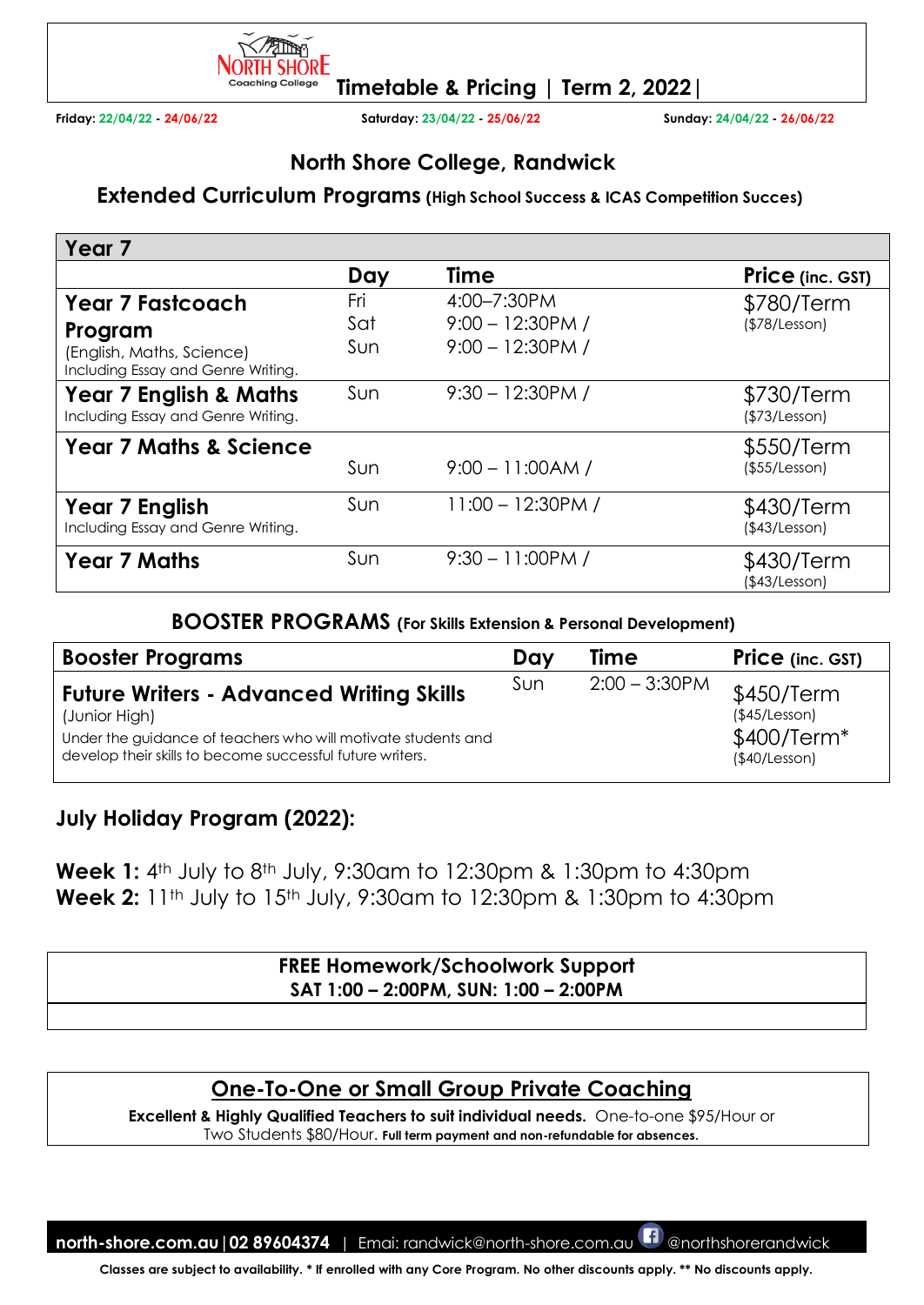

**Friday: 22/04/22 - 24/06/22 Saturday: 23/04/22 - 25/06/22 Sunday: 24/04/22 - 26/06/22** 

## **North Shore College, Randwick**

#### **Extended Curriculum Programs (High School Success, SEAMO & ICAS Competition Succes)**

| Year <sub>8</sub>                                                       |     |                      |                                   |
|-------------------------------------------------------------------------|-----|----------------------|-----------------------------------|
|                                                                         | Day | <b>Time</b>          | Price (inc. GST)                  |
| <b>Year 8 Fastcoach</b>                                                 | Fri | $4:00 - 7:30$ PM     | \$780/Term                        |
| Program                                                                 | Sun | $9:00 - 12:30PM /$   | (\$78/Lesson)                     |
| (English, Maths, Science)<br>Including Essay and Genre Writing.         |     |                      |                                   |
| <b>Year 8 English &amp; Maths</b><br>Including Essay and Genre Writing. | Sun | $9:30 - 12:30$ PM /  | \$730/Term<br>(\$73/Lesson)       |
| <b>Year 8 Maths &amp; Science</b>                                       | Sun | $9:00 - 11:00AM/$    | \$550/Term<br>$($ \$55/Lesson $)$ |
| Year 8 English<br>Including Essay and Genre Writing.                    | Sun | $11:00 - 12:30$ PM / | \$430/Term<br>(\$43/Lesson)       |
| <b>Year 8 Maths</b>                                                     | Sun | $9:30 - 11:00AM/$    | \$430/Term<br>(\$43/Lesson)       |

#### **BOOSTER PROGRAMS (For Skills Extension & Personal Development)**

| <b>Booster Programs</b>                                                                                                                                                                           | Day  | <b>Time</b>      | <b>Price</b> (inc. GST)                                     |
|---------------------------------------------------------------------------------------------------------------------------------------------------------------------------------------------------|------|------------------|-------------------------------------------------------------|
| <b>Future Writers - Advanced Writing Skills</b><br>(Junior High)<br>Under the guidance of teachers who will motivate<br>students and develop their skills to become successful<br>future writers. | Sun. | $2:00 - 3:30$ PM | \$450/Term<br>(\$45/Lesson)<br>\$400/Term*<br>(\$40/Lesson) |

### **July Holiday Program (2022):**

**Week 1:** 4th July to 8th July, 9:30am to 12:30pm & 1:30pm to 4:30pm **Week 2:** 11<sup>th</sup> July to 15<sup>th</sup> July, 9:30am to 12:30pm & 1:30pm to 4:30pm

#### **FREE Homework/Schoolwork Support SAT 1:00 – 2:00PM, SUN: 9:00 – 11:00AM**

## **One-To-One or Small Group Private Coaching**

**Excellent & Highly Qualified Teachers to suit individual needs.** One-to-one \$95/Hour or Two Students \$80/Hour. **Full term payment and non-refundable for absences.** 

**north-shore.com.au|02 89604374** | Emai: randwick@north-shore.com.au @northshorerandwick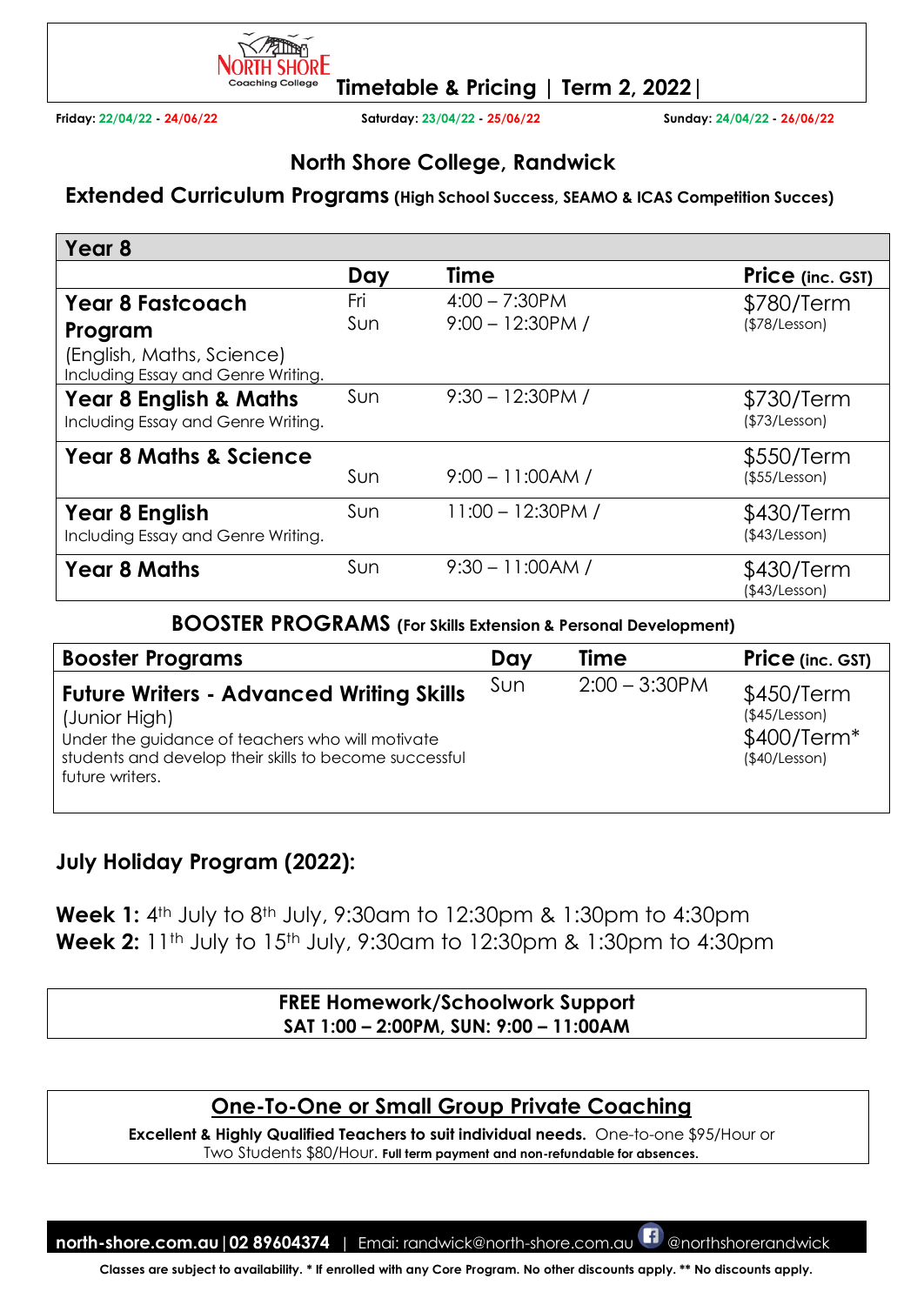

**Friday: 22/04/22 - 24/06/22 Saturday: 23/04/22 - 25/06/22 Sunday: 24/04/22 - 26/06/22** 

## **North Shore College, Randwick**

#### **Extended Curriculum Programs (High School Success & ICAS Competition Succes)**

| Year 9                                                      |     |                    |                 |
|-------------------------------------------------------------|-----|--------------------|-----------------|
|                                                             | Day | <b>Time</b>        | Price (inc.GST) |
| <b>Year 9 Fastcoach</b>                                     | Fri | $4:00 - 7:30$ PM   | \$830/Term      |
| Program                                                     | Sun | $9:00AM - 12:30PM$ | (\$83/Lesson)   |
| (English, Maths, Science)<br>Including Essay/Genre Writing. |     |                    |                 |
| <b>Year 9 English &amp; Maths</b>                           | Sat |                    | \$760/Term      |
| Including Essay and Genre Writing.                          | Sun |                    | (\$76/Lesson)   |
| <b>Year 9 Maths &amp; Science</b>                           | Sat |                    | \$650/Term      |
|                                                             | Sun |                    | (\$5/Lesson)    |
| Year 9 English                                              | Sat |                    | \$450/Term      |
| Including Essay and Genre Writing.                          | Sun |                    | (\$45/Lesson)   |
| <b>Year 9 Maths</b>                                         | Sat |                    | \$450/Term      |
|                                                             | Sun |                    | (\$45/Lesson)   |
| <b>Year 9 Science</b>                                       | Sat |                    | \$320/Term      |
|                                                             | Sun |                    | (\$32/Lesson)   |

#### **BOOSTER PROGRAMS (For Skills Extension & Personal Development)**

| <b>Booster Programs</b>                                                                                                                                                                        | Day          | <b>Time</b>                         | Price (inc. GST)            |
|------------------------------------------------------------------------------------------------------------------------------------------------------------------------------------------------|--------------|-------------------------------------|-----------------------------|
| <b>Future Writers - Advanced Writing Skills</b><br>(Senior High)<br>Under the guidance of teachers who will motivate students<br>and develop their skills to become successful future writers. | Thurs<br>Sun | $5:15 - 6:45PM$<br>$3:30 - 5:00$ PM | \$550/Term<br>(\$55/Lesson) |
| The Academy Extension Reading Group<br>Intellectually Absorbing Text to develop essential thinking,<br>reading & writing skills.<br>Suitable for students aiming for HSC English Success.      | Sun          | $8:30 - 9:30$ AM                    | \$470/Term<br>(\$47/Lesson) |

## **July Holiday Program (2022):**

**Week 1:** 4th July to 8th July, 9:30am to 12:30pm & 1:30pm to 4:30pm **Week 2:** 11<sup>th</sup> July to 15<sup>th</sup> July, 9:30am to 12:30pm & 1:30pm to 4:30pm

#### **FREE Homework/Schoolwork Support SAT 1:00 – 2:00PM, SUN: 1:00 – 2:00PM**

### **One-To-One or Small Group Private Coaching**

**Excellent & Highly Qualified Teachers to suit individual needs.** One-to-one \$95/Hour or Two Students \$80/Hour. **Full term payment and non-refundable for absences.** 

**north-shore.com.au|02 89604374** | Emai: randwick@north-shore.com.au @northshorerandwick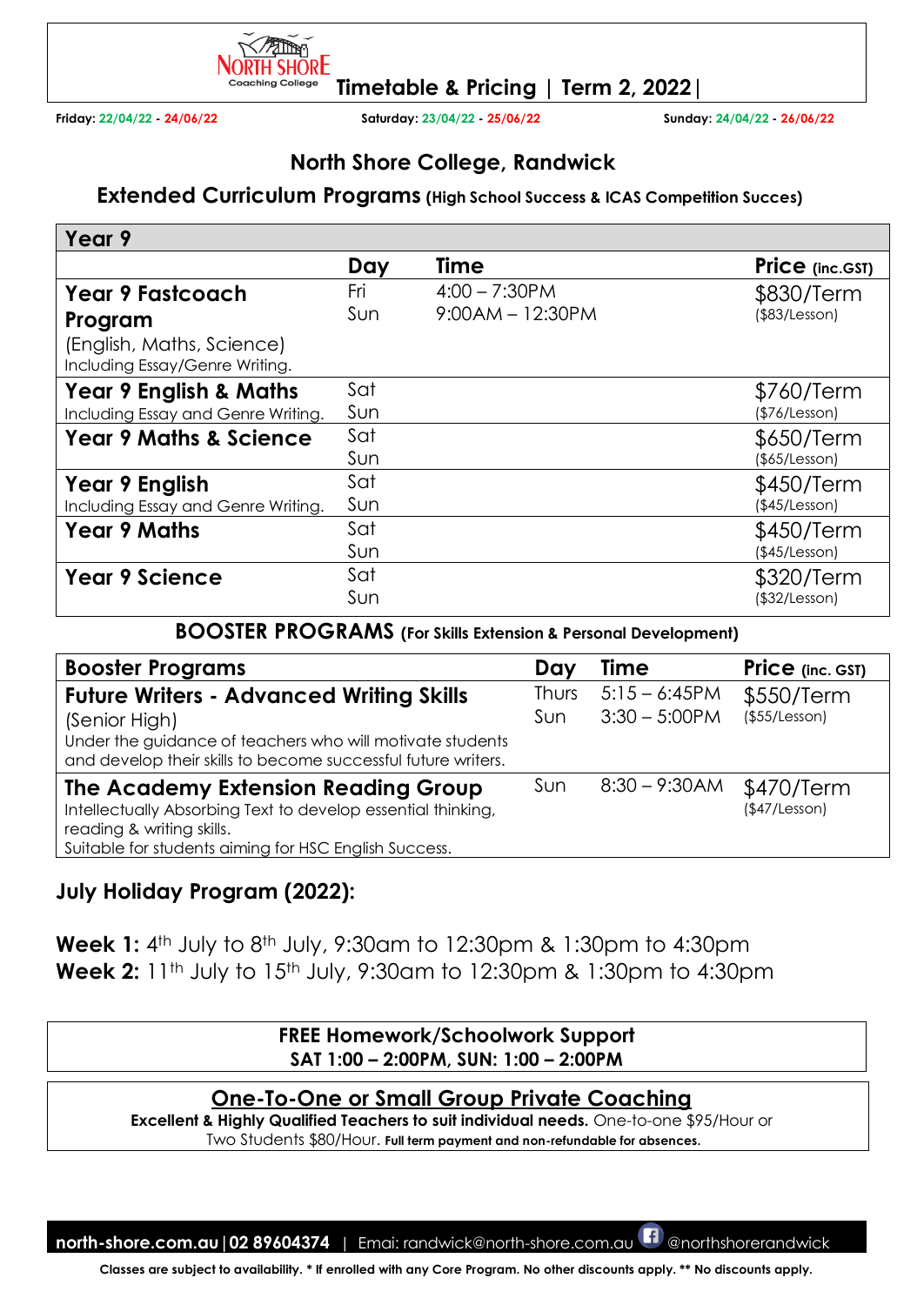

**Friday: 22/04/22 - 24/06/22 Saturday: 23/04/22 - 25/06/22 Sunday: 24/04/22 - 26/06/22** 

## **North Shore College, Randwick**

#### **Extended Curriculum Programs (High School Success & ICAS Competition Succes)**

| Year 10                                                         |         |                  |                         |
|-----------------------------------------------------------------|---------|------------------|-------------------------|
|                                                                 | Day     | <b>Time</b>      | <b>Price</b> (inc. GST) |
| <b>Year 10 Fastcoach</b>                                        | Thu/Fri | $4:00 - 8:00$ PM | \$830/Term              |
| Program                                                         | Sun     | $9:00 - 1:00$ PM | (\$83/Lesson)           |
| (English, Maths, Science)<br>Including Essay and Genre Writing. |         |                  |                         |
| <b>Year 10 English &amp; Maths</b>                              | Sat     |                  | \$760/Term              |
| Including Essay and Genre Writing.                              | Sun     |                  | (\$76/Lesson)           |
| <b>Year 10 Maths &amp; Science</b>                              | Sat     |                  | \$650/Term              |
|                                                                 | Sun     |                  | $($ \$65/Lesson $)$     |
| Year 10 English                                                 | Sat     |                  | \$450/Term              |
| Including Essay and Genre Writing.                              | Sun     |                  | (\$45/Lesson)           |
| <b>Year 10 Maths</b>                                            | Sat     |                  | \$450/Term              |
|                                                                 | Sun     |                  | (\$45/Lesson)           |
| <b>Year 10 Science</b>                                          | Sat     |                  | \$320/Term              |
|                                                                 | Sun     |                  | (\$32/Lesson)           |

#### **BOOSTER PROGRAMS (For Skills Extension & Personal Development)**

| <b>Booster Programs</b>                                                                                                                                                                        | Day | <b>Time</b>      | <b>Price</b> (inc. GST)     |
|------------------------------------------------------------------------------------------------------------------------------------------------------------------------------------------------|-----|------------------|-----------------------------|
| <b>Future Writers - Advanced Writing Skills</b><br>(Senior High)<br>Under the guidance of teachers who will motivate students<br>and develop their skills to become successful future writers. | Sun | $3:30 - 5:00$ PM | \$500/Term<br>(\$50/Lesson) |
| The Academy Extension Reading Group<br>Intellectually Absorbing Text to develop essential thinking,<br>reading & writing skills.<br>Suitable for students aiming for HSC English Success.      | Sun | $8:30 - 9:30$ AM | \$470/Term<br>(S47/Lesson)  |

### **July Holiday Program (2022):**

**Week 1:** 4th July to 8th July, 9:30am to 12:30pm & 1:30pm to 4:30pm **Week 2:** 11<sup>th</sup> July to 15<sup>th</sup> July, 9:30am to 12:30pm & 1:30pm to 4:30pm

**FREE Homework Support for Year 10 Students (English/Maths/Science) THURS / FRI** 4:00-6:00PM / **SAT** 2:00 – 5:00PM Via North Shore Student Area

## **One-To-One or Small Group Private Coaching**

**Excellent & Highly Qualified Teachers to suit individual needs.** One-to-one \$95/Hour or Two Students \$80/Hour. **Full term payment and non-refundable for absences.** 

**north-shore.com.au|02 89604374** | Emai: randwick@north-shore.com.au @northshorerandwick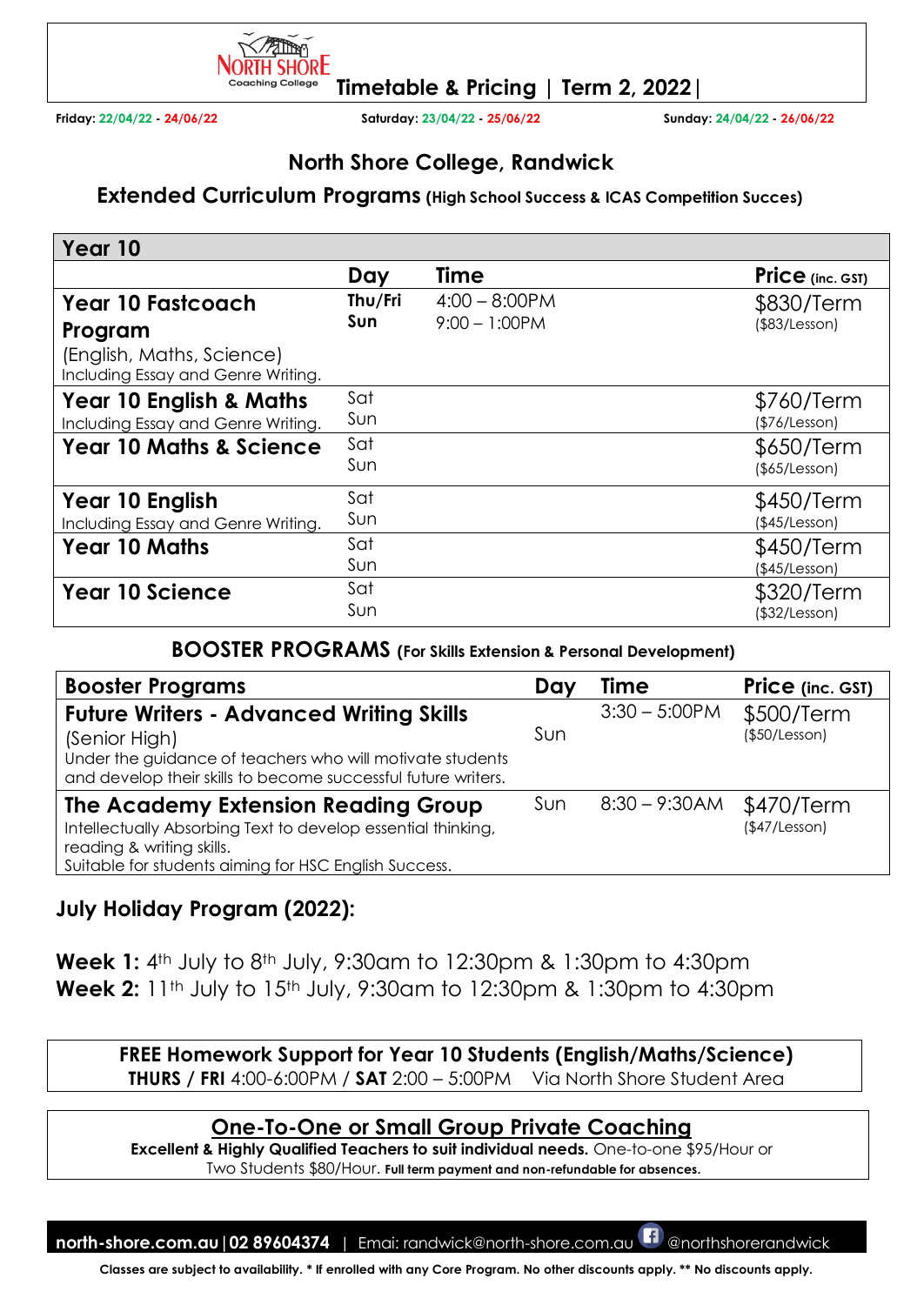

**Friday: 22/04/22 - 24/06/22 Saturday: 23/04/22 - 25/06/22 Sunday: 24/04/22 - 26/06/22** 

## **North Shore College, Randwick**

#### **Extended Curriculum Programs (HSC Success – Preparation for HSC Success)**

| Year 11                                        |            |                                                          |                                   |
|------------------------------------------------|------------|----------------------------------------------------------|-----------------------------------|
|                                                | Day        | <b>Time</b>                                              | Price (inc. GST)                  |
| <b>MATHS</b>                                   |            |                                                          |                                   |
| Year 11 Maths<br>(Standard - 2U)               | Sat<br>Sun | $2:00 - 4:00$ PM                                         | \$590/Term<br>$($ \$59/Lesson $)$ |
| <b>Year 11 Maths</b><br>(Advanced - 2U)        | Sat<br>Sun | $2:00 - 4:00$ PM                                         | \$590/Term<br>$($ \$59/Lesson $)$ |
| Year 11 Maths<br>$(Ext 1 - 3U)$                | Sat<br>Sun | $2:00 - 4:00$ PM                                         | \$590/Term<br>$($ \$59/Lesson $)$ |
| <b>ENGLISH - Includes Essay Writing Skills</b> |            |                                                          |                                   |
| Year 11 English<br>(EAL/D)                     | Sun        | $12:00 - 1:30$ PM                                        | \$510/Term<br>$($ \$51/Lesson $)$ |
| Year 11 English                                | Sun        | $12:00 - 1:30$ PM                                        | \$510/Term                        |
| (Standard)                                     | Sun        | $9:30 - 11:00AM$                                         | $($ \$51/Lesson $)$               |
| Year 11 English                                | Sat        | $11:00 - 12:30PM$                                        | \$510/Term                        |
| (Advanced)                                     | Sun        | $11:00 - 12:30PM$                                        | (\$51/Lesson))                    |
| Year 11 English                                | Sat        | $12:30 - 2:00$ PM                                        | \$510/Term                        |
| (Extension)                                    | Sun        | 2:00 - 3:30PM                                            | (\$51/Lesson)                     |
| <b>OTHER SUBJECTS</b>                          |            |                                                          |                                   |
| <b>Year 11 Physics</b>                         | Sun        | $1:00 - 2:30$ PPM / $2:00 - 3:30$ PM<br>$9:30 - 11:00AM$ | \$510/Term<br>(\$51/Lesson)       |
| <b>Year 11 Chemistry</b>                       | Sun        | $11:00 - 12:30PM / 3:30 - 5:00PM$<br>$11:00 - 12:30PM$   | \$510/Term<br>(\$51/Lesson)       |

### **One-To-One or Small Group Private Coaching**

**Excellent & Highly Qualified Teachers to suit individual needs.** One-to-one \$115/Hour or Two Students \$100/Hour. **Full term payment and non-refundable for absences.** 

**north-shore.com.au|02 89604374** | Emai: randwick@north-shore.com.au @northshorerandwick